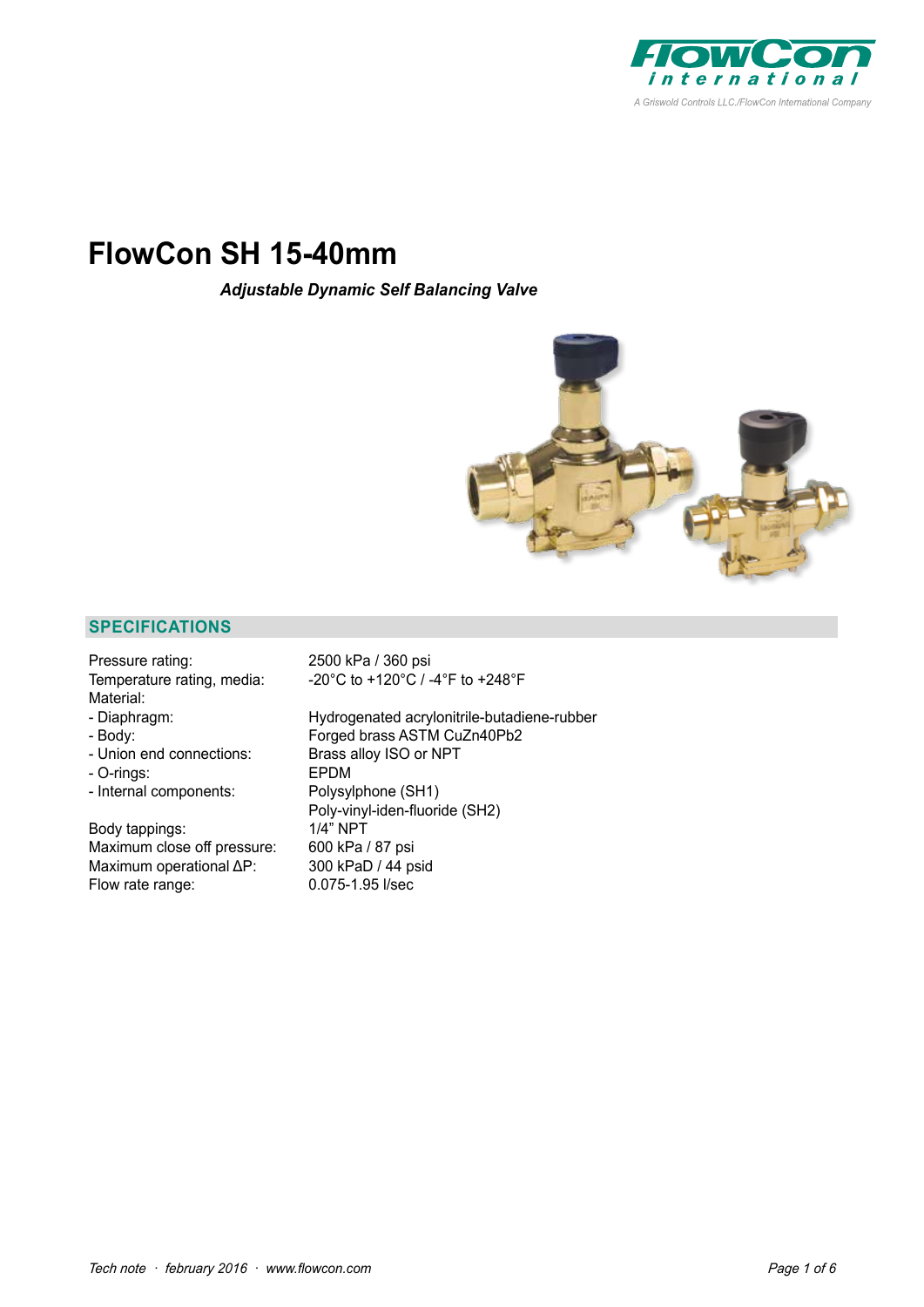# **DIMENSIONS AND WEIGHTS (NOMINAL) (measured in mm unless noted)**

| Model  | Valve |       | Η1    |      | End connections C <sup>1</sup> | Weight             |              |                         |    |    |    |    |  |  |
|--------|-------|-------|-------|------|--------------------------------|--------------------|--------------|-------------------------|----|----|----|----|--|--|
| no.    | size  |       |       | H2   | <b>ISO</b><br>Female           | <b>ISO</b><br>Male | <b>Sweat</b> | (kgs.)<br>w/o end conn. |    |    |    |    |  |  |
|        | 15    |       |       |      |                                |                    |              | 22                      | 24 | 20 |    |    |  |  |
| SH.1.1 | 20    | 108.0 | 89.9  | 58.9 | 22                             | 25                 | 20           | 1.8                     |    |    |    |    |  |  |
|        | 25    |       |       |      |                                |                    |              | ٠                       | 39 | 22 |    |    |  |  |
|        | 25    |       |       |      |                                | 35                 | 40           | 34                      |    |    |    |    |  |  |
| SH.2.1 | 32    | 149.1 | 140.0 | 66.0 | 33                             | 40                 | 34           | 4.5                     |    |    |    |    |  |  |
|        | 40    |       |       |      |                                |                    |              |                         |    |    | 33 | 42 |  |  |

Note 1: Add end connection length to body length.



# **FLOW RATE TABLE**

| <b>Model</b> |                                                                     | Valve size   |        | Control range                                             |        | <b>Minimum setting</b> |            |       | <b>Maximum setting</b> | Shut-off   |                                                    |  |
|--------------|---------------------------------------------------------------------|--------------|--------|-----------------------------------------------------------|--------|------------------------|------------|-------|------------------------|------------|----------------------------------------------------|--|
| no.          | mm                                                                  | inch         | kPaD   | psid                                                      | l/sec  | l/hr                   | <b>GPM</b> | l/sec | l/hr                   | <b>GPM</b> | leakage                                            |  |
|              | 15                                                                  | 1/2"         |        |                                                           |        |                        |            |       |                        |            | Leakage<0.05% of Kvs<br>Kvs=4.2 m <sup>3</sup> /hr |  |
| SH.1.1       | 20                                                                  | 3/4"         | 33-300 | $4.8 - 44$                                                | 0.0750 | 270                    | 1.20       | 0.700 | 2520                   | 11.1       |                                                    |  |
|              | 25                                                                  | 1"           |        |                                                           |        |                        |            |       |                        |            |                                                    |  |
|              | 25                                                                  | 1"           |        |                                                           |        |                        |            |       |                        |            |                                                    |  |
| SH.2.1       | 32<br>396<br>11/4"<br>33-300<br>0.110<br>1.70<br>1.95<br>$4.8 - 44$ | 30.9<br>7020 |        | Leakage<0.05% of Kvs<br>$Kv = 11.6 \text{ m}^3/\text{hr}$ |        |                        |            |       |                        |            |                                                    |  |
|              | 40                                                                  | 11/2"        |        |                                                           |        |                        |            |       |                        |            |                                                    |  |

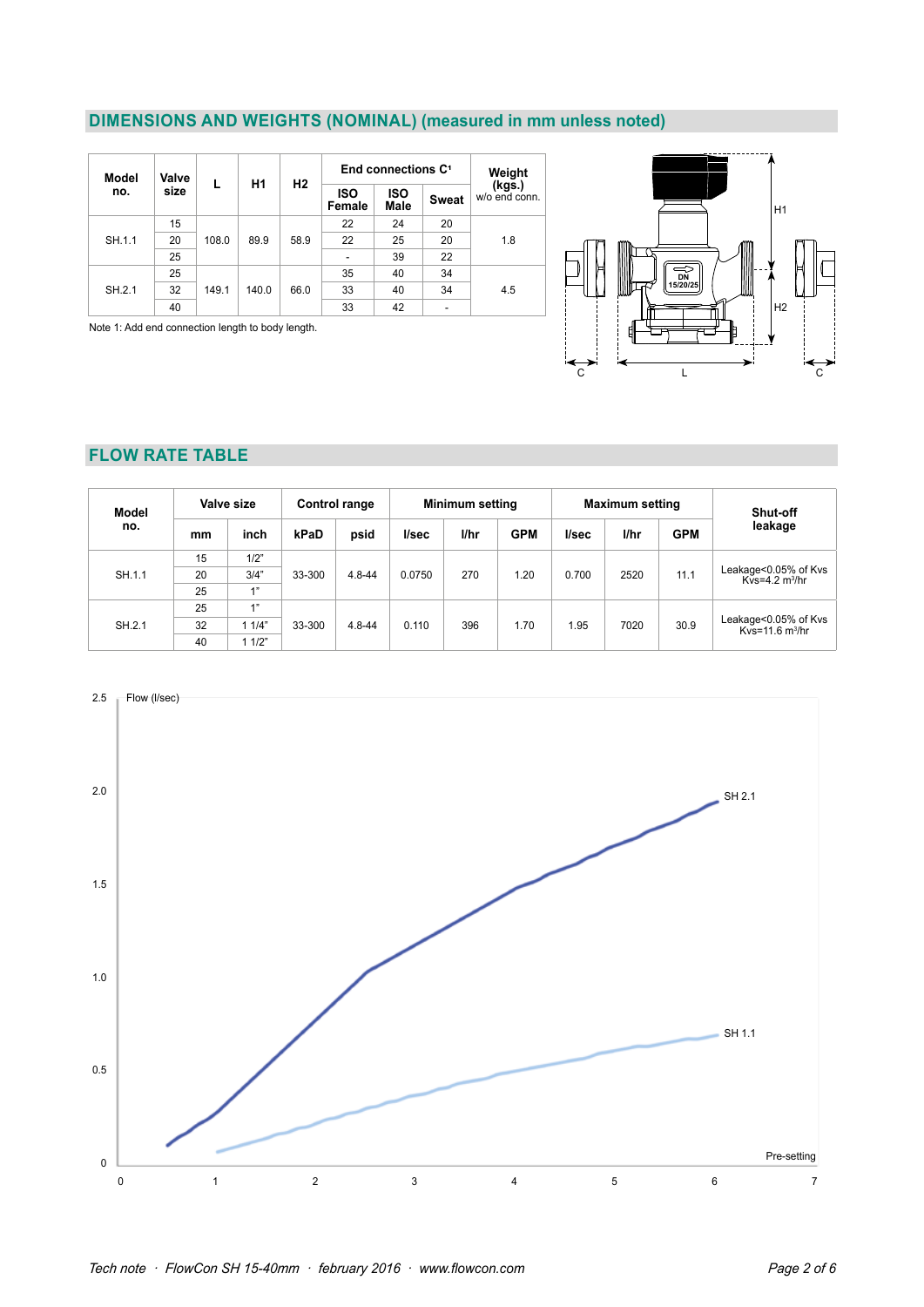# **MODEL NUMBER SELECTION**

|                                                                    |                                                            |                                                            | SH.                                       |
|--------------------------------------------------------------------|------------------------------------------------------------|------------------------------------------------------------|-------------------------------------------|
| Insert body size:<br>1=15-25mm $2=25-40$ mm                        |                                                            |                                                            |                                           |
| Insert dP control range:<br>1=standard                             |                                                            |                                                            |                                           |
| Insert p/t plug requirements:<br><b>P</b> =taps plugged (standard) | <b>B</b> =pressure/temperature plugs                       |                                                            |                                           |
| Insert inlet x outlet union end connections:                       |                                                            |                                                            |                                           |
| Body size                                                          | Female threaded                                            | Male treaded                                               | Sweat                                     |
| Union end 15-25mm, 1/2"-1"                                         | $E = 15$ mm= $1/2"$<br>$F = 20$ mm= $3/4"$                 | $H = 15$ mm= $1/2"$<br>$I=20$ mm=3/4"<br>$J = 25$ mm=1"    | $K = 15$ mm<br>$L = 18$ mm<br>$M = 22$ mm |
| Union end 25-40mm, 1"-1 1/2"                                       | $G = 25$ mm=1<br>$P = 32$ mm=1 1/4"<br>$Q = 40$ mm=1 $1/2$ | $J = 25$ mm=1"<br>$S = 32$ mm=1 1/4"<br>$T = 40$ mm=1 1/2" | $N = 28$ mm<br>$W = 35$ mm                |

### Insert connections standard:<br>**I**=ISO **N**=NPT -Leave it *b*Iank if no connection required

Example: SH.1.1.P.F.F.I=SH 15-25mm body, taps plugged and with 20mm ISO female threaded end connections.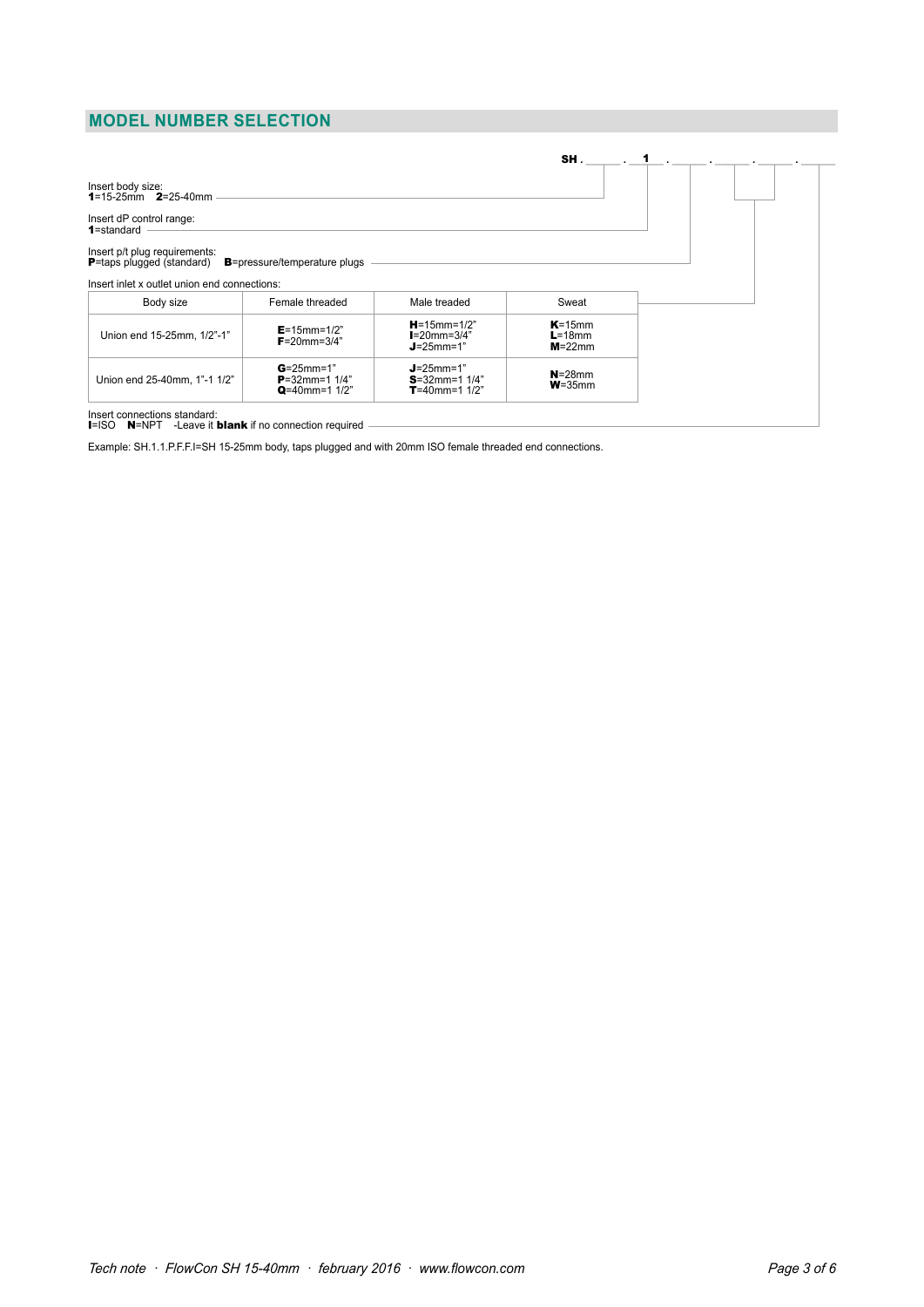# **FLOW RATE SETTING - VALVE SIZE DN15-DN40**

|            | <b>Flow rate</b><br>Valve size: DN25-DN40 · 1"-1 1/2" |              | Valve size: DN15-DN25 · 1/2"-1" |                |                           |                          |
|------------|-------------------------------------------------------|--------------|---------------------------------|----------------|---------------------------|--------------------------|
| Setting    | 33-300 kPaD · 4.8-44 psid                             |              |                                 |                |                           |                          |
|            |                                                       |              |                                 |                | 33-300 kPaD · 4.8-44 psid |                          |
|            |                                                       | SH.2.1       |                                 |                | <b>SH.1.1</b>             |                          |
|            | <b>GPM</b>                                            | l/hr         | l/sec                           | GPM            | 1/hr                      | l/sec                    |
| 0.5        | 1.7                                                   | 396          | 0.11                            |                |                           |                          |
| 0.6        | 2.3                                                   | 526          | 0.15                            | $\overline{a}$ | $\overline{\phantom{0}}$  | $\overline{\phantom{0}}$ |
| 0.7        | 2.9                                                   | 655          | 0.18                            | $\overline{a}$ | $\overline{\phantom{m}}$  |                          |
| 0.8        | 3.5                                                   | 785          | 0.22                            | -              | $\overline{\phantom{0}}$  |                          |
| 0.9        | 4.0                                                   | 914          | 0.25                            |                |                           |                          |
| 1.0        | 4.6                                                   | 1044         | 0.29                            | 1.2            | 270                       | 0.075                    |
| 1.1        | 5.4                                                   | 1224         | 0.34                            | 1.4            | 324                       | 0.090                    |
| 1.2<br>1.3 | 6.2<br>7.0                                            | 1404         | 0.39<br>0.44                    | 1.7<br>1.9     | 378<br>432                | 0.105                    |
| 1.4        | 7.8                                                   | 1584<br>1764 | 0.49                            | 2.1            | 486                       | 0.120                    |
|            |                                                       |              |                                 |                |                           | 0.135                    |
| 1.5        | 8.6<br>9.4                                            | 1944<br>2124 | 0.54                            | 2.4<br>2.6     | 540                       | 0.15<br>0.17             |
| 1.6<br>1.7 |                                                       | 2304         | 0.59                            |                | 598                       |                          |
|            | 10.1                                                  | 2484         | 0.64                            | 2.9            | 655                       | 0.18                     |
| 1.8<br>1.9 | 10.9                                                  | 2664         | 0.69                            | 3.1            | 713                       | 0.20                     |
|            | 11.7                                                  |              | 0.74                            | 3.4<br>3.6     | 770                       | 0.21                     |
| 2.0<br>2.1 | 12.5<br>13.3                                          | 2844<br>3024 | 0.79<br>0.84                    | 3.9            | 828<br>886                | 0.23<br>0.25             |
| 2.2        | 14.1                                                  | 3204         | 0.89                            | 4.2            | 943                       | 0.26                     |
| 2.3        | 14.9                                                  | 3384         | 0.94                            | 4.4            | 1001                      | 0.28                     |
| 2.4        | 15.7                                                  | 3564         | 0.99                            | 4.7            | 1058                      | 0.29                     |
| 2.5        | 16.5                                                  | 3744         | 1.04                            | 4.9            | 1116                      | 0.31                     |
| 2.6        | 17.0                                                  | 3852         | 1.07                            | 5.1            | 1166                      | 0.32                     |
| 2.7        | 17.4                                                  | 3960         | 1.10                            | 5.4            | 1217                      | 0.34                     |
| 2.8        | 17.9                                                  | 4068         | 1.13                            | 5.6            | 1267                      | 0.35                     |
| 2.9        | 18.4                                                  | 4176         | 1.16                            | 5.8            | 1318                      | 0.37                     |
| 3.0        | 18.9                                                  | 4284         | 1.19                            | 6.0            | 1368                      | 0.38                     |
| 3.1        | 19.3                                                  | 4392         | 1.22                            | 6.2            | 1418                      | 0.39                     |
| 3.2        | 19.8                                                  | 4500         | 1.25                            | 6.5            | 1469                      | 0.41                     |
| 3.3        | 20.3                                                  | 4608         | 1.28                            | 6.7            | 1519                      | 0.42                     |
| 3.4        | 20.8                                                  | 4716         | 1.31                            | 6.9            | 1570                      | 0.44                     |
| 3.5        | 21.2                                                  | 4824         | 1.34                            | 7.1            | 1620                      | 0.45                     |
| 3.6        | 21.7                                                  | 4932         | 1.37                            | 7.3            | 1663                      | 0.46                     |
| 3.7        | 22.2                                                  | 5040         | 1.40                            | 7.5            | 1706                      | 0.47                     |
| 3.8        | 22.7                                                  | 5148         | 1.43                            | 7.7            | 1750                      | 0.49                     |
| 3.9        | 23.1                                                  | 5256         | 1.46                            | 7.9            | 1793                      | 0.50                     |
| 4.0        | 23.6                                                  | 5364         | 1.49                            | 8.1            | 1836                      | 0.51                     |
| 4.1        | 24.0                                                  | 5443         | 1.51                            | 8.2            | 1872                      | 0.52                     |
| 4.2        | 24.3                                                  | 5522         | 1.53                            | 8.4            | 1908                      | 0.53                     |
| 4.3        | 24.7                                                  | 5602         | 1.56                            | 8.6            | 1944                      | 0.54                     |
| 4.4        | 25.0                                                  | 5681         | 1.58                            | 8.7            | 1980                      | 0.55                     |
| 4.5        | 25.4                                                  | 5760         | 1.60                            | 8.9            | 2016                      | 0.56                     |
| 4.6        | 25.7                                                  | 5846         | 1.62                            | 9.1            | 2059                      | 0.57                     |
| 4.7        | 26.1                                                  | 5933         | 1.65                            | 9.3            | 2102                      | 0.58                     |
| 4.8        | 26.5                                                  | 6019         | 1.67                            | 9.4            | 2146                      | 0.60                     |
| 4.9        | 26.9                                                  | 6106         | 1.70                            | 9.6            | 2189                      | 0.61                     |
| 5.0        | 27.3                                                  | 6192         | 1.72                            | 9.8            | 2232                      | 0.62                     |
| 5.1        | 27.6                                                  | 6271         | 1.74                            | 10.0           | 2261                      | 0.63                     |
| 5.2        | 28.0                                                  | 6350         | 1.76                            | 10.1           | 2290                      | 0.64                     |
| 5.3        | 28.3                                                  | 6430         | 1.79                            | 10.2           | 2318                      | 0.64                     |
| 5.4        | 28.7                                                  | 6509         | 1.81                            | 10.3           | 2347                      | 0.65                     |
| 5.5        | 29.0                                                  | 6588         | 1.83                            | 10.5           | 2376                      | 0.66                     |
| 5.6        | 29.4                                                  | 6674         | 1.85                            | 10.6           | 2405                      | 0.67                     |
| 5.7        | 29.8                                                  | 6761         | 1.88                            | 10.7           | 2434                      | 0.68                     |
| 5.8        | 30.1                                                  | 6847         | 1.90                            | 10.8           | 2462                      | 0.68                     |
| 5.9        | 30.5                                                  | 6934         | 1.93                            | 11.0           | 2491                      | 0.69                     |
| 6.0        | 30.9                                                  | 7020         | 1.95                            | 11.1           | 2520                      | 0.70                     |
|            |                                                       |              |                                 |                |                           |                          |



Use the special key (FlowCon part no. ACC0001) for micrometer setting.

A micrometer setting at 2.4 as illustrated above corresponds to a flow rate of:

0.29 l/sec (for valve size DN15/20/25) 0.99 l/sec (for valve size DN25/32/40)

Accuracy: Greatest of either ±5% of controlled flow rate or ±2% of maximum flow rate.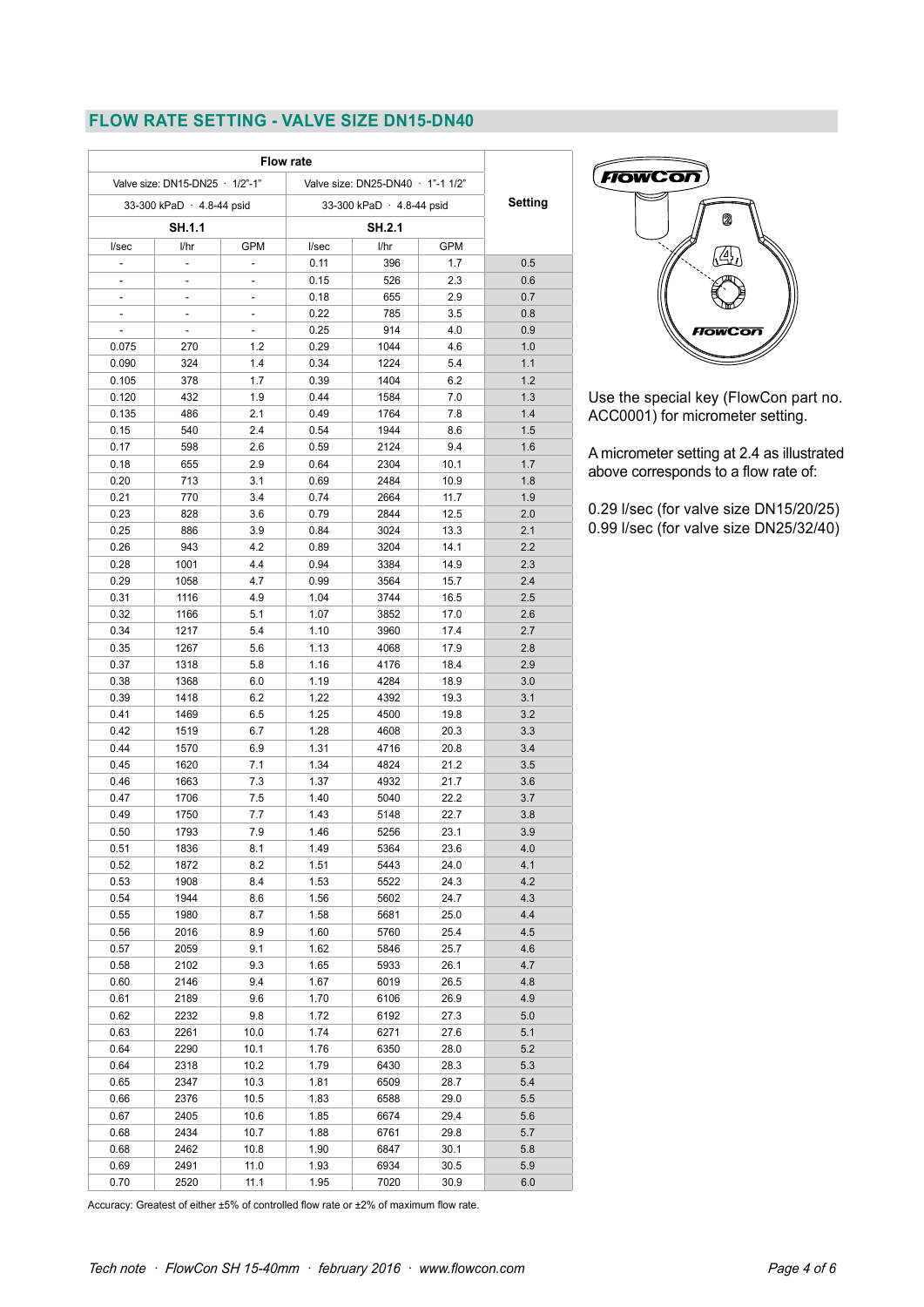# **ACCESSORIES**

- Adjustment key, ACC0001
- Pressure/temperature plugs 1/4", 2 x ACC00101

#### **GENERAL SPECIFICATIONS**

#### **1. DYNAMIC BALANCING VALVES - FLOWCON SH**

- 1.1. Contractor shall install dynamic balancing valves where indicated in drawings.
- 1.2. Valve shall consist of dynamic, adjustable flow limiting device.
- 1.3. Flow limiting device shall be externally adjustable with the valve in-line and the system in operation.

#### **2. VALVE HOUSING**

- 2.1. Valve housing shall consist of forged brass ASTM CuZn40Pb2, rated at no less than 2500 kPa static pressure and +120°C.
- 2.2. Valve housing shall be permanently marked to show direction of flow.
- 2.3. Valve housing shall be double union construction with a range of pipe connections available for the appropriate pipe size.
- 2.4. Optional dual pressure/temperature test plugs for verifying accuracy of flow performance shall be available for all valve sizes.

#### **3. FLOW REGULATOR / AUTOMATIC BALANCING UNIT**

- 3.1. Flow regulation unit shall be manufactured of polysylphone / poly-vinyl-iden-fluoride (depending on size) and hydrogenated acrylonitrile-butadiene-rubber.
- 3.2. Flow regulation unit shall be accessible for maintenance.
- 3.3. Housing shall be configured for external flow regulation unit adjustment to 56 different flow rates and shall be capable of controlling flow within greatest of either ±5% of rated rated flow or ±2% of maximum rated flow.